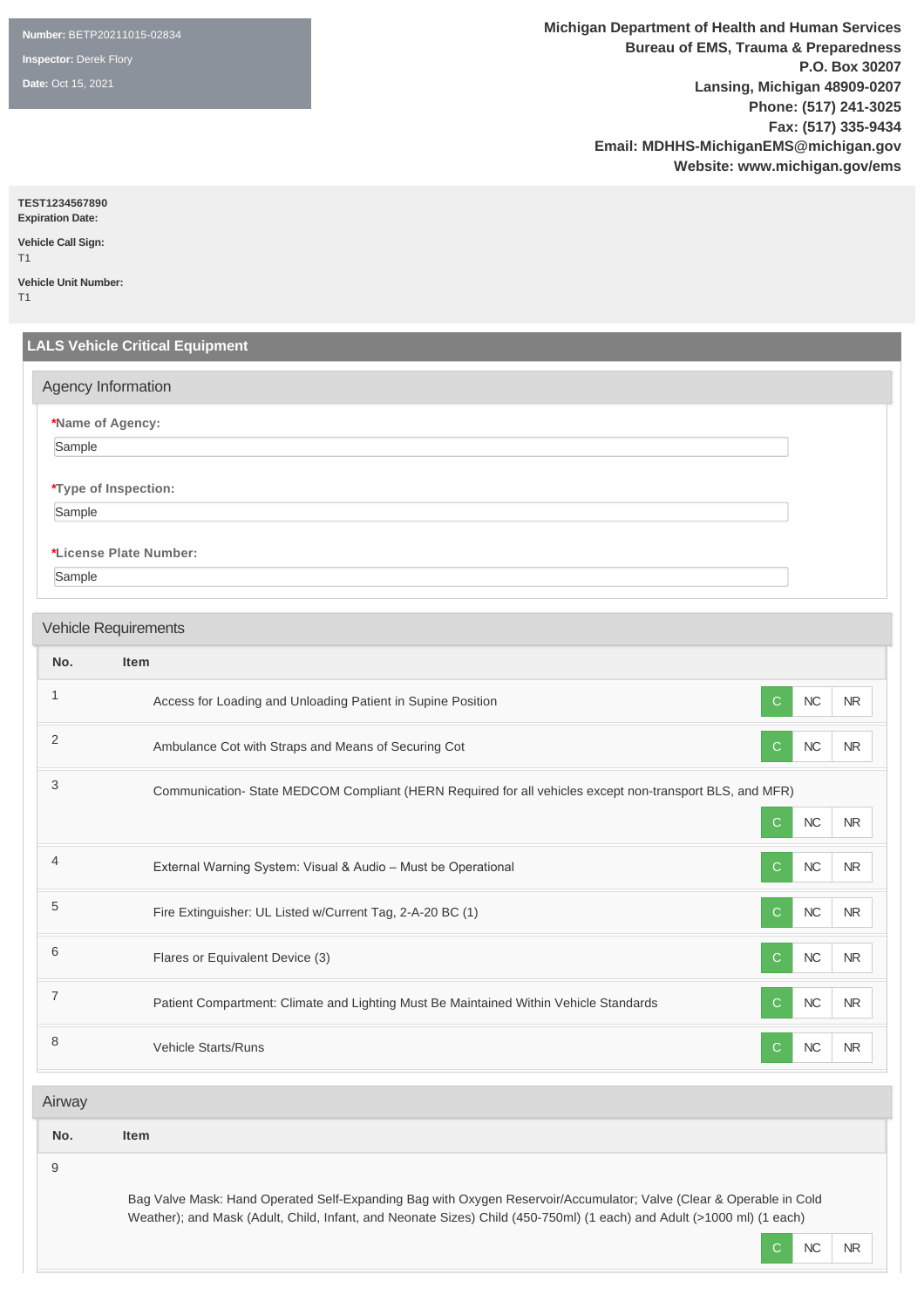| 10  | End Tidal CO2 Detection Capability: Either Quantitative Capnography or Colorimetric - Adult (1)                                                                                                               | С            | NC        | <b>NR</b>  |
|-----|---------------------------------------------------------------------------------------------------------------------------------------------------------------------------------------------------------------|--------------|-----------|------------|
| 11  | Nasal Cannulas: Adult and Pediatric (1 each)                                                                                                                                                                  | C            | $NC$      | <b>NR</b>  |
| 12  | Nasopharyngeal Airways: 1 Size between 16-24 fr and 1 Size between 26-34 fr                                                                                                                                   | C            | $NC$      | <b>NR</b>  |
| 13  | Non-Rebreather Masks: Adult, Child, and Infant (1 each)                                                                                                                                                       | С            | $NC$      | <b>NR</b>  |
| 14  | Oropharyngeal Airway: 0-1, 2-3, 4-5 (1 each)                                                                                                                                                                  | C.           | NC        | <b>NR</b>  |
| 15  | Oxygen On-Board w/Regulator Capable of 15 lpm, and Supplies                                                                                                                                                   | C            | $NC$      | $\sf NR$   |
| 16  | Oxygen Portable with Regulator Capable of 15 lpm, and Supplies                                                                                                                                                | C            | <b>NC</b> | $\sf NR$   |
| 17  | Pulse Oximeter with Pediatric & Adult Capability (1)                                                                                                                                                          | C            | $NC$      | NR         |
| 18  | Suction On-Board with a Regulator                                                                                                                                                                             | C            | $NC$      | $\sf NR$   |
| 19  | Suction Portable (Can be manually powered)                                                                                                                                                                    | C            | NC        | <b>NR</b>  |
| 20  | Suction Tubing: Wide-Bore Tubing, Rigid Pharyngeal Curved Suction Tip and Tonsil and Flexible Suction Catheters 6F-16F (1<br>between 6F-10F and 1 between 12F-16F). 1 set for each mechanical suction device. | C            | NC        | $\sf NR$   |
| 21  | Supraglottic (Combitube, King, I-Gel) (1 of Each Adult Size Required)                                                                                                                                         | C            | NC        | <b>NR</b>  |
| 22  | Tube Holder (1)                                                                                                                                                                                               | С            | NC        | <b>NR</b>  |
|     | Trauma - Bandaging                                                                                                                                                                                            |              |           |            |
| No. | Item                                                                                                                                                                                                          |              |           |            |
| 23  | Arterial Tourniquet (commercial) (1)                                                                                                                                                                          | $\mathsf{C}$ | NC        | <b>NR</b>  |
| 24  | Bandages - Triangular (4)                                                                                                                                                                                     | С            | $NC$      | NR.        |
| 25  | Band-Aids (assortment)                                                                                                                                                                                        | С            | $NC$      | <b>NR</b>  |
| 26  | Burn Sheets - Sterile (2)                                                                                                                                                                                     | C.           | $NC$      | ${\sf NR}$ |
| 27  | Dressing: Large Sterile Trauma (1)                                                                                                                                                                            | С            | $NC$      | NR         |
| 28  | Dressing - Occlusive: Sterile (aluminum foil, saturated gauze, etc.) (1)                                                                                                                                      | C            | $NC$      | <b>NR</b>  |
| 29  | Gauze Bandages: Rolled (6)                                                                                                                                                                                    | С            | $NC$      | <b>NR</b>  |
| 30  | Gauze Pads - 4" x 4" Sterile (12)                                                                                                                                                                             | С            | $NC$      | NR.        |
| 31  | Scissors - Bandage/Trauma (1 pair)                                                                                                                                                                            | C            | NC        | NR.        |
| 32  | Tape: Hypoallergenic (1 roll)                                                                                                                                                                                 | C            | $NC$      | <b>NR</b>  |
|     |                                                                                                                                                                                                               |              |           |            |
|     | Trauma - Splinting                                                                                                                                                                                            |              |           |            |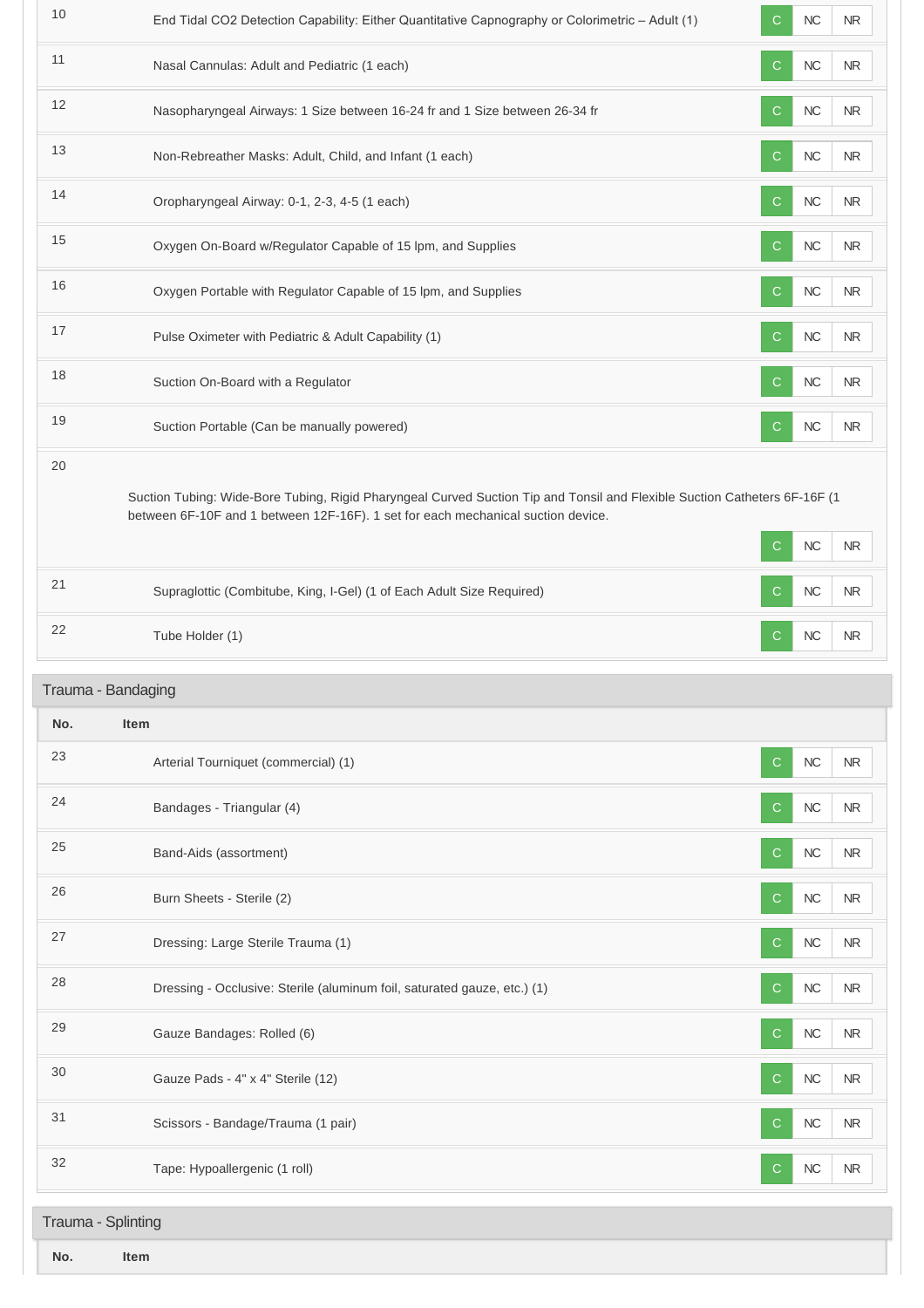| 33                     | Cervical Immobilizers: Infant, Child, Adult (2 each)                                    | C             | NC<br><b>NR</b> |
|------------------------|-----------------------------------------------------------------------------------------|---------------|-----------------|
| 34                     | Head Immobilization Device (2) - Firm Padding or Commercial Device                      | $\mathcal{C}$ | NC<br><b>NR</b> |
| 35                     | Long Spine Immobilization Device (2) - Rigid Support                                    | $\mathcal{C}$ | NC<br>NR        |
| 36                     | Short Spine Immobilization Device (1) - Rigid Support                                   | C             | NC<br>NR        |
| 37                     | Rigid Splints - Short, Medium, and Long (Long must be at least 36 Inches each) (2 each) | C             | NC<br>NR        |
| 38                     | Traction Splinting Device (1)                                                           | $\mathcal{C}$ | NC<br><b>NR</b> |
| <b>IV Requirements</b> |                                                                                         |               |                 |
|                        |                                                                                         |               |                 |

| No. | <b>Item</b>                                                                                                                            |
|-----|----------------------------------------------------------------------------------------------------------------------------------------|
| 39  | $\sf NC$<br>Alcohol Wipes (12)<br>C<br><b>NR</b>                                                                                       |
| 40  | $NC$<br><b>NR</b><br>C<br>Extension Set (2)                                                                                            |
| 41  | $NC$<br><b>NR</b><br><b>Filter Needles</b><br>$\mathsf{C}$                                                                             |
| 42  | $NC$<br>NR<br>IM Needles - Sizes Suitable for Pediatric and Adult Patients<br>$\mathsf{C}$                                             |
| 43  | $NC$<br><b>NR</b><br>Injection Supplies - Sizes Suitable for Pediatrics and Adults<br>C                                                |
| 44  | $NC$<br><b>NR</b><br>IO Supplies: Adult and Pediatric (1 each)<br>C                                                                    |
| 45  | ${\sf NC}$<br>IV Solution and Supplies Secured<br><b>NR</b><br>$\mathsf{C}$                                                            |
| 46  | ${\sf NC}$<br>IV Administration Set: Macro Drip (4)<br>$\mathsf{C}$<br><b>NR</b>                                                       |
| 47  | $NC$<br><b>NR</b><br>IV Catheters - Size 24-18 Gauge (Range of 4 Sizes with at least 1 Smaller than 20 Gauge) (4 each)<br>$\mathsf{C}$ |
| 48  | $NC$<br><b>NR</b><br>IV Fluids: 3 Liters of Crystalloid Solution<br>$\mathsf{C}$                                                       |

**\*IV Fluids Filled by:**

G Hospital C Wholesale

**\*Hospital or Wholesaler Name:**

Sample

**\*If Obtained through Wholesaler - Tracking Log?**

G Yes C No C Not Wholesale

**\*First Expiration Date of Fluids:**

Sample

<sup>49</sup> Needles - Various Sizes <sup>C</sup> NC NR 50 Tourniquets (2) Tourniquets (2) Tourniquets (2) Tourniquets (2) Tourniquets (2) Tourniquets (2) Tourniquets (2) Tourniquets (2) Tourniquets (2) Tourniquets (2) Tourniquets (2) Tourniquets (2) Tourniquets (2) Tourniquets Drug Package

| No. | Item         |            |            |  |
|-----|--------------|------------|------------|--|
| 51  | Atomizer (1) | ${\sf NC}$ | ${\sf NR}$ |  |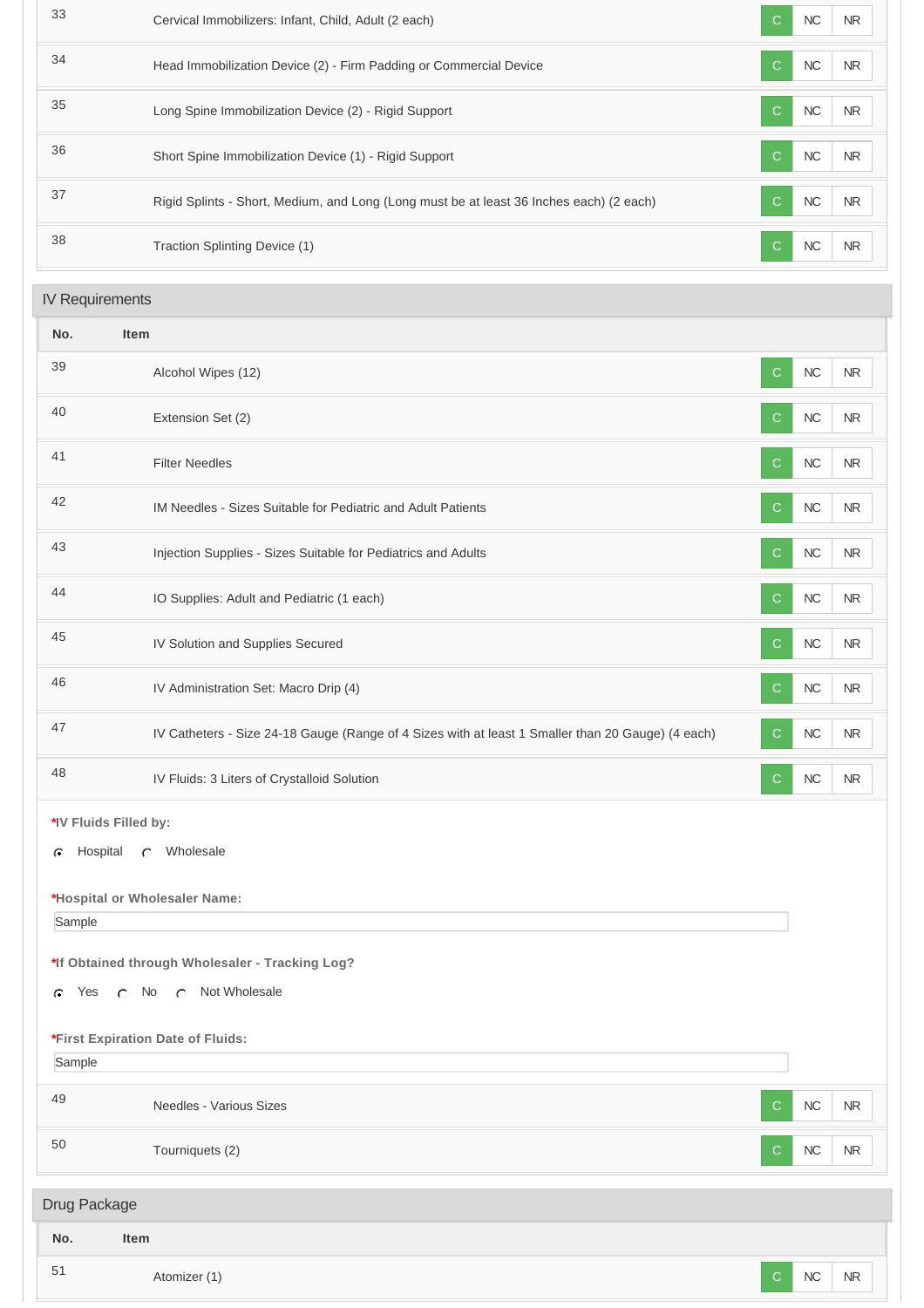| 52                          | Drug Package in Climate Controlled Area                                                                                                                 | $\mathsf{C}$ | NC        | <b>NR</b>  |
|-----------------------------|---------------------------------------------------------------------------------------------------------------------------------------------------------|--------------|-----------|------------|
| 53                          | Drug Package Locked and Secured                                                                                                                         | C            | <b>NC</b> | <b>NR</b>  |
| 54                          | Drug Package: Proof of Acquisition for additional Non-Sealed Medication through Hospital Pharmacy                                                       | $\mathsf{C}$ | NC        | <b>NR</b>  |
| 55                          | Drug Package Sealed                                                                                                                                     | $\mathbf C$  | NC        | NR         |
| *Hospital Filled By:        |                                                                                                                                                         |              |           |            |
| Sample                      |                                                                                                                                                         |              |           |            |
| *Date Filled:               |                                                                                                                                                         |              |           |            |
| Sample                      |                                                                                                                                                         |              |           |            |
|                             |                                                                                                                                                         |              |           |            |
| *Expiration Date:<br>Sample |                                                                                                                                                         |              |           |            |
|                             |                                                                                                                                                         |              |           |            |
| 56                          | Drug Package that is not Expired                                                                                                                        | C            | NC        | <b>NR</b>  |
| 57                          | MI-MEDIC Cards and Length Based Pediatric Dosing Tape                                                                                                   | $\mathsf{C}$ | NC        | <b>NR</b>  |
| 58                          | Nebulizer (1)                                                                                                                                           | $\mathsf{C}$ | NC        | <b>NR</b>  |
| 59                          | Syringes (1, 3, 5, 10, and 20 ML) - Multiple of each size                                                                                               | C            | <b>NC</b> | <b>NR</b>  |
|                             | Cardiac Monitor/Defibrillator                                                                                                                           |              |           |            |
| No.                         | <b>Item</b>                                                                                                                                             |              |           |            |
| 60                          | <b>Defibrillation Pads</b>                                                                                                                              | $\mathsf{C}$ | NC        | NR.        |
| 61                          | Means to Defibrillate Pediatric and Adult Patients. Per AHA adult pads can be used for pediatric patients.                                              | C.           | NC        | ${\sf NR}$ |
|                             | Miscellaneous - PPE & Other                                                                                                                             |              |           |            |
| No.                         | <b>Item</b>                                                                                                                                             |              |           |            |
| 62                          | Alcohol-Based Hand Cleanser (Towlette, Spray, or Liquid) (1)                                                                                            | C            | NC        | NR         |
| 63                          | Disinfectant Cleaner for Bloodborne Pathogens EPA Registered (for vehicle cleaning) (1)                                                                 | C            | <b>NC</b> | <b>NR</b>  |
| 64                          | Documentation Tools (Pens, Tablet, Run Forms)                                                                                                           | $\mathbf C$  | NC        | <b>NR</b>  |
| 65                          | Flashlight (1)                                                                                                                                          | C            | <b>NC</b> | NR.        |
| 66                          | Gloves Non-Latex (1 Box or Pouch of Each Size)                                                                                                          | $\mathsf{C}$ | NC        | NR.        |
| 67                          | HEPA Respirator or N-95 Masks (One for each crew member)                                                                                                | C            | <b>NC</b> | NR         |
| 68                          | Personal Protection Equipment: Impervious Gown, Eye Protection (Full Peripheral Glasses, Goggles, or Face Shield), and Mask<br>(One for each caregiver) | C            | <b>NC</b> | <b>NR</b>  |
| 69                          | Reflective Safety Wear for each Crewmember                                                                                                              | C            | NC        | <b>NR</b>  |
|                             |                                                                                                                                                         |              |           |            |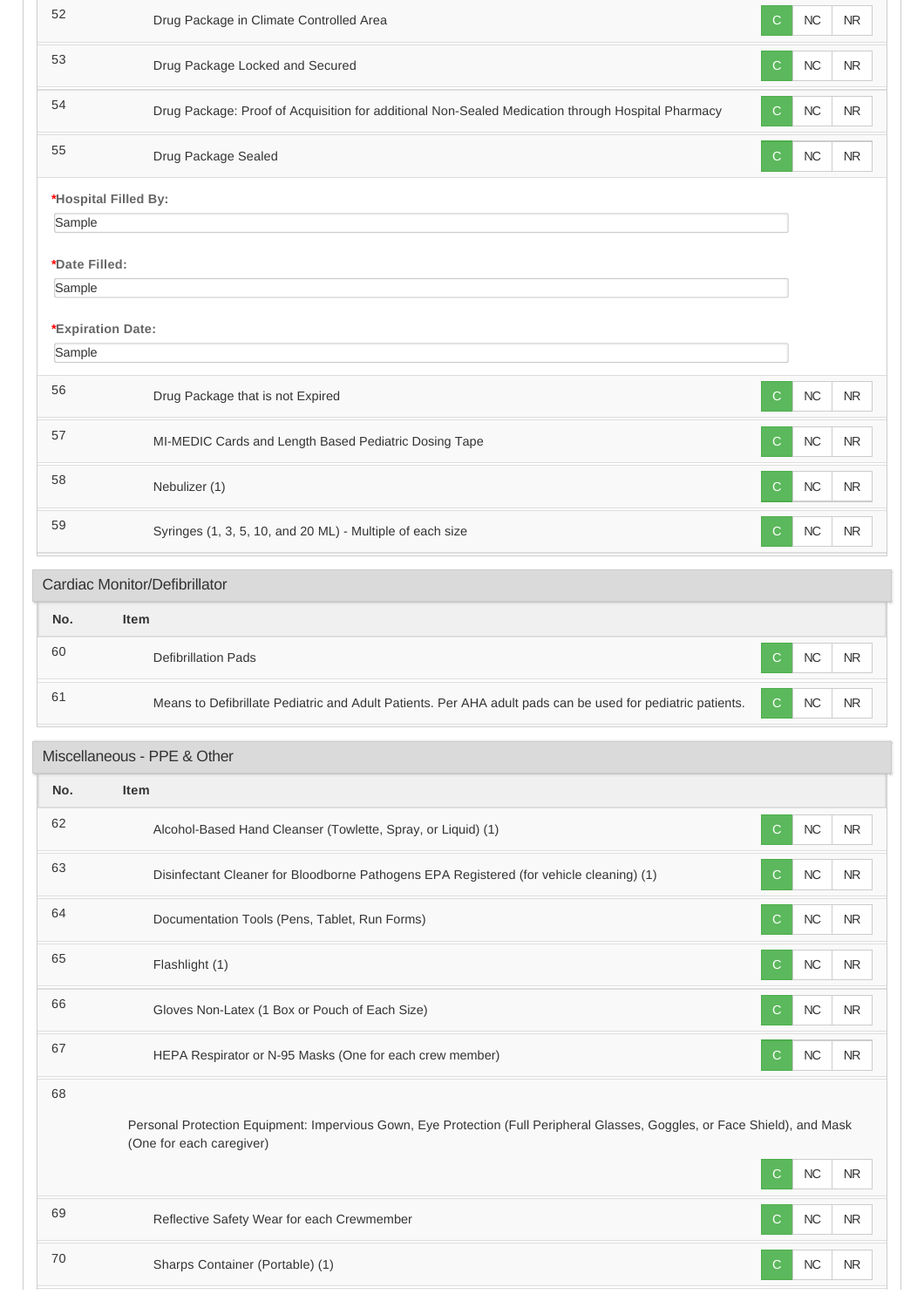**MCA Approved Critical Equipment** The Sharps Container (Fixed) (1) C NC NR **No. Item** <sup>72</sup> Blankets (2) with 1 being a Thermal Absorbent Blanket, or Appropriate Heat-Reflective Material (adult size) C NC NR 73 Blood Pressure Cuff and Sphygmomanometer : Infant, Child, Adult, and Large Adult (1 each) C NC NR The Table of the Bottled Sterile Water or Bottled Normal Saline 0.9% (NS) (1 liter) C NC NR NR The Child Restraint System-Size Appropriate (1) C NC NR The cold Packs (2) Cold Packs (2) C NC NR The Emesis Container (1) C NC NR TR Glucometer or Blood Glucose Measuring Device with Reagent Strips C C NC NR The state of the state of the state of the state of the state of the state of the state of the state of the state of the state of the state of the state of the state of the state of the state of the state of the state of t 80 Infant Thermal Cap (1) C NC NR 81 OB Kit: Sterile Contents (1) - (4 x 4 Dressing, Sterile Scissors or other Cutting Utensil, Bulb Suction, Clamps for Cord, Sterile Gloves, Blanket) C NC NR 82 Oral Glucose Solution (1) C NC NR **\*Expiration Date:** Sample 83 Pillow (1) Pillow (1) Pillow (1) Pillow (1) Politics and the contract of the contract of the contract of the contract of the contract of the contract of the contract of the contract of the contract of the contract of th 84 Soft Restraints (May be cravats) (4) Soft Restraints (May be cravats) (4) Soft Restraints (May be cravats) (4) 85 Stethoscope (1) Stethoscope (1) Stethoscope (1) Stethoscope (1) Stethoscope (1) Stethoscope (1) Stethoscope (1) 86 Thermometer with Low Temperature Capability down to 86 Degrees (i.e. hypothermia) (1) C NC NR 87 Towels (Adequate size for padding) (2) C NC NR **Other Health and Safety Concerns:** Miscellaneous - Patient Miscellaneous - Other Health & Safety Concerns

**No. Item** and the set of the set of the set of the set of the set of the set of the set of the set of the set of the set of the set of the set of the set of the set of the set of the set of the set of the set of the set of the set o MCA Approved Equipment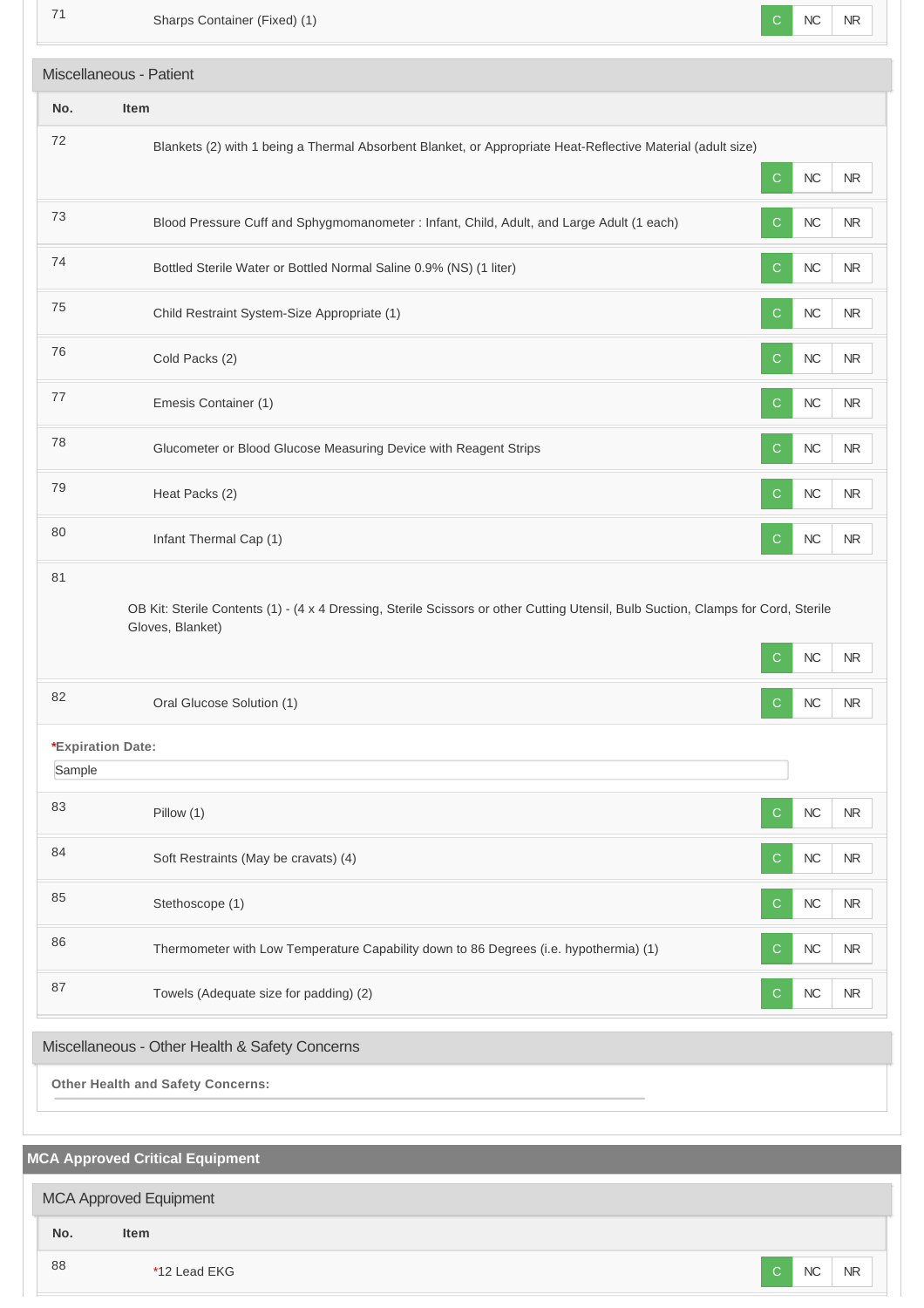89

Cardiac Monitor that is Portable, Battery Operated and Operational. Includes Patient Cable, Electrodes, and ECG Paper. (Monitor must be locked out into AED mode)

|                |                                                      | $\mathsf{C}$ | NC   | <b>NR</b> |
|----------------|------------------------------------------------------|--------------|------|-----------|
| *Type          |                                                      |              |      |           |
| Sample         |                                                      |              |      |           |
| *Serial Number |                                                      |              |      |           |
| Sample         |                                                      |              |      |           |
| 90             | CPAP/BIPAP (1)                                       | $\mathsf{C}$ | NC   | NR        |
| 91             | Hemostatic Agent, FDA and MCA Approved (1)           | $\mathsf{C}$ | $NC$ | <b>NR</b> |
| 92             | Impedance Threshold Device (1)                       | $\mathsf{C}$ | NC   | <b>NR</b> |
| 93             | Pelvic Binder (Commercially Approved FDA Device) (1) | $\mathsf{C}$ | $NC$ | <b>NR</b> |

## **Instructions and Signature**

# **Instructions**

The findings from this inspection will be submitted to the Michigan Department of Health and Human Services (MDHHS) to determine compliance with requirements for licensure. This inspection form does not indicate licensure status. The MDHHS upon determination of compliance with applicable statutory and regulatory requirements and standards, will issue the license in accordance with Part 209 of the Public Health Code (PA368 of 1978), as amended.

Items on this inspection form checked "NC" indicates that the item was not clean, was missing, or non-functional at the time of this inspection, causing MDHHS to consider each applicable vehicle to be in violation of Part 209 of the Public Health Code (PA 368 of 1978), as amended. Non-sterile items must be clean and functional. Sterile items must be intact in their package, usable, integrity of package must not be compromised, and must not be expired.

## **Instructions for Required Corrections**

## **Non-Compliant (NC)**

- If MDHHS makes the determination that a vehicle is non-compliant with equipment items, the agency has 24 hours to bring the vehicle into compliance. If the life support vehicle is not brought into compliance within that time period, the vehicle will be taken out of service. The life support agency shall demonstrate to the department, in writing, when the vehicle has been brought into compliance. A re-inspection may occur after the vehicle corrections are made within 15 days of notification.
- If a life support vehicle remains out of compliance for more than 15 calendar days from the date of inspection, then the vehicle license shall be automatically revoked.

## **Other Licensure Issues**

- MDHHS may order a life support vehicle out of immediate service if it determines that the health, safety, and welfare of a patient may be in jeopardy due to non-compliance with equipment items, defective and non-functional equipment, or other applicable reasons. A notice of such action shall be issued to the life support agency by MDHHS based upon the deficiencies identified in the inspection report.
- A life support agency may immediately address potential violations during the inspection. The inspection report will reflect the action taken and MDHHS will consider that the indicator was met.

## **Documentation of completed corrections may be faxed or emailed to MDHHS**

**Email: FloryD@michigan.gov**

**Fax: 517-335-9434**

#### **Signature**

I, the undersigned representative of the above service, acknowledge receipt of a copy of this inspection report, supplemental notes